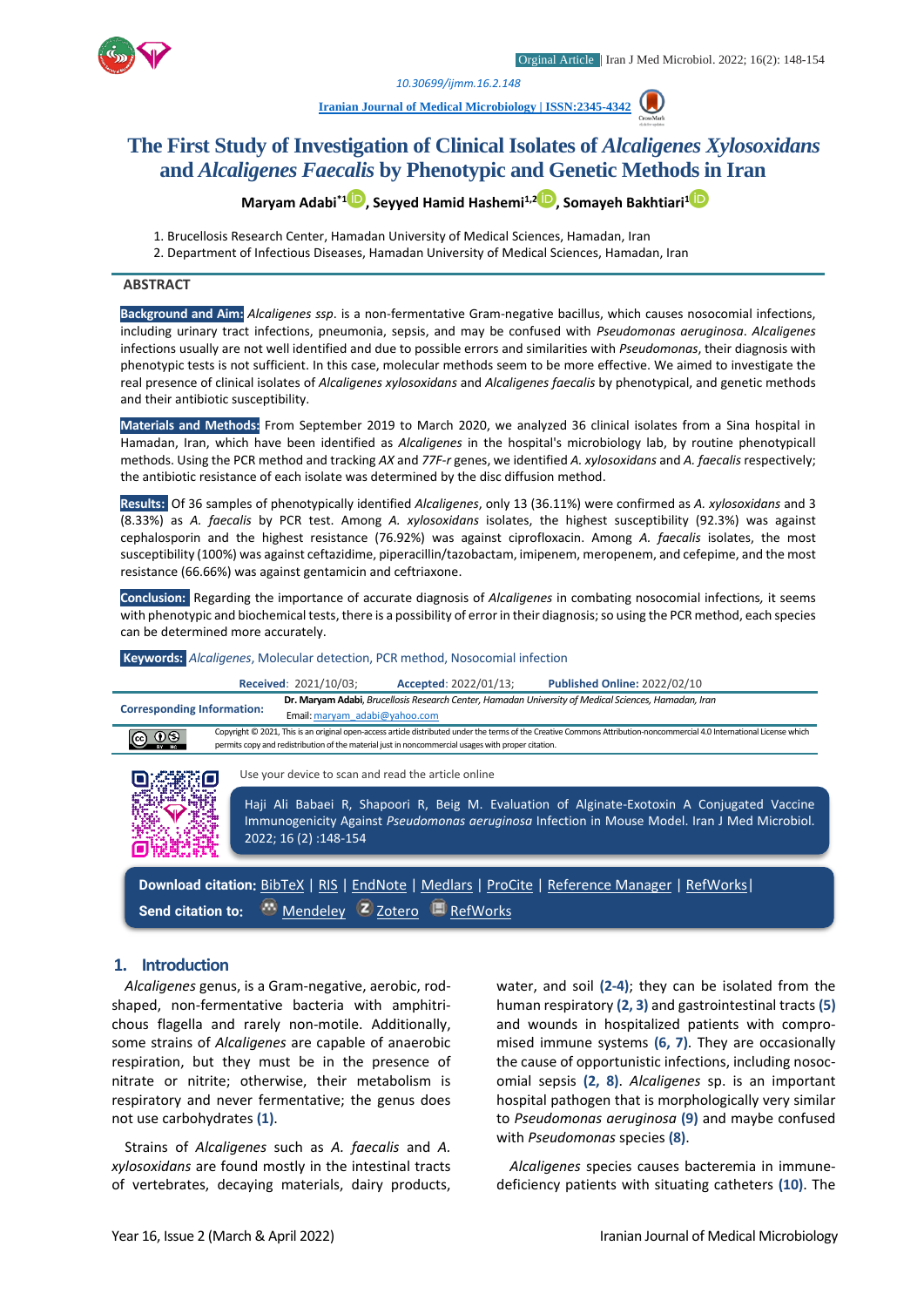bacterium, along with other infections such as *P. aeruginosa*, has been reported to cause respiratory tract infections in cystic fibrosis patients. At present, the clinical aspects of this bacterium are not very clear in relevant infections **(9, 11)**. Due to high rate of infections caused by this bacterium and its resistance to some common antibiotics, different mortality rates have been observed in patients with infections caused by this bacterium **(12)**.

Routinely phenotypic methods such as dedicated culture media, biochemical tests, and API (Analytical Profile Index) detection kits use to diagnose this bacterium **(4)**. Although phenotypic methods are a precise identification method, molecular methods are more effective and more accurate in identifying nontypical isolates. Already, molecular methods such as PCR, DNA fingerprinting, RAPD-PCR, and PCR assay based on 16S ribosomal DNA, are used to investigate the molecular nature of this bacterium **(11, 13, 14)**.

Antibiotic resistance among pathogenic bacteria especially strains causing nosocomial infections, is particularly important. Also, due to acquisition of antibiotic resistance genes by bacteria over time in different geographical areas and changes in the pattern of bacterial susceptibility to different antibiotics, choosing the right antibiotic for treatment has become a challenge. **(16)** Based on the mentioned statements and due to few published data about the accurate diagnosis of clinical strains of *Alcaligenes* in Iran, in this study as the first time in Iran, we investigated the biochemically and genetically confirmation of the presence of *A. faecalis* and *A. xylosoxidans*in clinical samples and their antimicrobial susceptibility patterns.

## **2.Materials and Methods**

## **Isolates tested**

In a descriptive-analytical study from September 2019 to March 2020 at a Sina hospital in Hamadan, Iran, we analyzed all 36 isolates collected from hospitalized patients who were phenotypically identified by the referring clinical microbiology laboratories as *Alcaligenes.* We get the ethical approval letter from the institutional research ethics review committee of Hamadan University of medical sciences. (NO. IR.UMSHA.REC.1396.443).

## **Phenotypic profiling**

The bacteria studied in this research were isolated from blood and urine samples of hospitalized patients in Sina hospital. To phenotypic identification, all isolates were grown on selective media such as SIM, TSI, MR, VP, Citrate, Urea agar, and MacConkey agar (Merck, Germany) and incubated at 37ºc for 24 hours. To confirmation the purity, the samples were examined by Gram staining. Phenotypic characterizations were performed on all isolates, using protocols

for Gram-negative, non-fermentative bacteria such as motility tests, oxidative fermentation of glucose and lactose, Bile-esculin, DNase, Nitrate reduction, and Indole reactions. Clinical isolates approved by biochemical experiments were stored at -20 °C. Following the phenotypic and biochemical tests, we used the PCR test to more investigate accurately the detection and confirmation of the phenotypic results.

## **DNA extraction, PCR amplification, and DNA sequencing**

Bacterial genomic DNA for PCR amplification was extracted by the boiling method as previously descrybed **(15)**. The NanoDrop spectrophotometer (Thermo Scientific™ 840274100) was used to determine the amount of extracted DNA. The purity of DNA (OD A260/280) was measured in  $\frac{mg}{\mu}$ . The quality of the extracted DNA was assessed on 1% Agarose gel.

The PCR was performed in BioRad T100 PCR Thermocycler with *AX* and *77F-r* gene-specific primers, to genetically confirm the phenotypically identified *A. xylosoxidans* and *A. faecalis*, respectively. The specific primers used for the amplification of the *AX* gene were AX-F 5 GCAGGAAAGAAA CGTCGC GGGT 3 and AX -R 5 ATTTCCATCTTTCTTTCCG 3. The 77F-r specific primers (*77F-r*-F 5̒̒ GGCGGACGGGTGAGTAATA 3̒̒ and *77F-r*-R 5̒̒ CTGCAGATACCGTCAGCAGT 3) were also used to confirm *A. faecalis* **(16)***.* The PCR reaction mixture of 12.5  $\mu$ l contained 1  $\mu$ l of DNA template (20 ng), 0.5  $\mu$ l of each primer (concentration of each primer was 0.5 µM), 6 µl of Taq DNA Polymerase Master Mix RED (amplicon, Denmark) and, 4.5 µl distilled water was used. The first PCR step was performed at 95°C for 3 min and was followed by 30 cycles of denaturation (95 °C for 1 min), annealing (55 °C and 58 °C for 1 min in annealing *AX* and *77F-r*, respectively), and extension (72 °C for 1 min). The last step was performed at 72 °C for 5 min. Positive control (A clinical sample confirmed by sequencing) and negative control (*Pseudomonas aeruginosa* ATCC 27853) were utilized to avoid falsepositive results. The amplified PCR products were analyzed using 2% agarose gels and stained with GelRed® nucleic acid stain. An amplified PCR product corresponding to the expected size of *AX* and *77F-r* genes was used for sequencing. Sequences obtained for each of the analyzed genes were assembled and compared to available sequences in Genbank, using the BLAST (Basic Local Alignment Search Tool) algorithm of the NCBI (National Center for Biotechnology Information) **(16)**.

## **Antimicrobial susceptibility assay**

We performed the antimicrobial susceptibility tests for each isolate by the disc diffusion method (Kirby-Bauer). The results were interpreted as either sensitive, intermediate, or resistant according to the Clinical Laboratory Standards Institute (CLSI-2018) susceptibility breakpoints for non-fermenting gram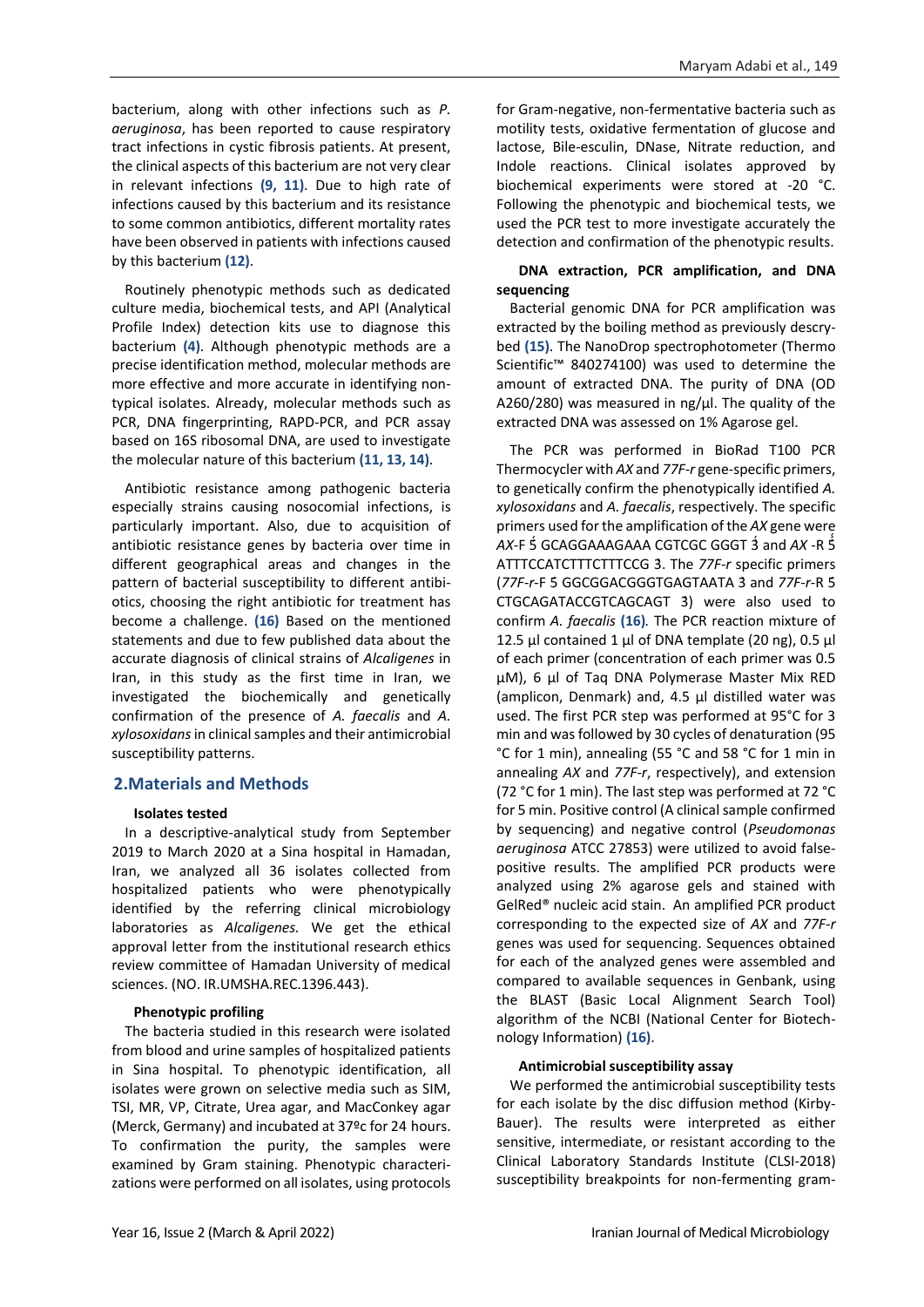negative bacteria **(17)**. Antibiotic discs (*Mast* (*UK*)), used for the tests included: ampicillin (AP10 ug), trimethoprim/sulfamethoxazole (TS25 ug), ciprofloxacin (CIP5 ug), imipenem (IMI10 ug), Gentamicin (GM10 ug), Meropenem (MEM10 ug), Ceftazid-ime- (CAZ30 ug), ceftriaxone(CRO30 ug), piperacillin-/tazobactam (PTZ110 ug), ampicillin/sulbactam (SAM20 ug), cefepime (CPM30 ug).

### **3.Results**

# **Patient Characteristics**

Out of 36 samples collected in this study, 19 (52.8%) samples belonged to women, and 17samples (47.2%) were from men. The patients 'age was between 27 and 95 years, with an average age of 58.2.The patients 'age was between 27 and 95 years, with an average age of 58.2.

#### **Genetic Confirmation of** *Alcaligenes* **species**

The PCR results revealed that only 16 (44.44%) samples were *Alcaligenes* species, which included 13 (36.11%) samples as *A. xylosoxidans* using the *AX*specific primers and 3 (8.33%) samples as *A. faecalis*



<span id="page-2-0"></span>**Figure 1.** Agarose gel electrophoresis (2% agarose) of PCR amplified products using species-specific PCR primer sets (163 bp) in *A. xylosoxidans* strains*.* Lane M, 100 bp DNA ladder, lane 1: negative control, lane 2: positive control, lane 3, 4: *A. xylosoxidans* strains.

using the *77F-r-*specific primers. A 163 bp and a 391 bp PCR fragment were seen following the electrophoresis, corresponding well with the expected size of a part of *AX* and *77F-r* genes, respectively [\(Fig.](#page-2-0)  [1](#page-2-0) and [2\)](#page-2-1).

We compared the *AX* and *77F-r* gene sequences to the whole genome sequences of the genus of *Alcaligenes* present in the NCBI database. The alignment results demonstrate a 100% identity with the 16S rRNA genes of the *A. xylosoxidans* and *A. faecalis* bacteria. This compliance confirmed the specificity of the PCR products as a positive control.

#### **Antimicrobial Susceptibility**

The in vitro susceptibility of 36 *Alcaligenes* isolates to 11 antimicrobial agents is summarized in [Table 1.](#page-2-2) The most susceptibility (80.55%) among *Alcaligenes* species was to Cefepime, followed by imipenem, piperacillin-tazobactam, and ceftazidime with a 75% rate. Also, the most resistance (92.3 %) was seen against Cefepime antibiotic in 13 *A. xylosoxidans* isolates followed by ciprofloxacin (76.92%) and meropenem (38.46%) [\(Table 2\)](#page-3-0).

<span id="page-2-1"></span>

**Figure 2.** Agarose gel electrophoresis (2% agarose) of PCR amplified products using species-specific PCR primer sets (391 bp) in A. *faecalis* strains. Lane M, 100 bp DNA ladder, lane 1: negative control, lane 2: positive control, lane 3, 4: *A. faecalis* strains.

<span id="page-2-2"></span>**Table 1.** In vitro susceptibility profile of 36 Alcaligenes species isolated from hospitalized patients to 11 Antimicrobial agent

| <b>Antibiotic</b>  | No. of isolates (%) |              |            |  |
|--------------------|---------------------|--------------|------------|--|
|                    | Susceptible         | Intermediate | Resistant  |  |
| <b>Gentamicin</b>  | 12(33.33)           | 3(8.33)      | 21(58.33)  |  |
| Ceftazidime        | 27 (75.00)          | 1(2.77)      | 8(22.22)   |  |
| <b>Ceftriaxone</b> | 11(30.55)           | 14 (38.88)   | 11 (30.55) |  |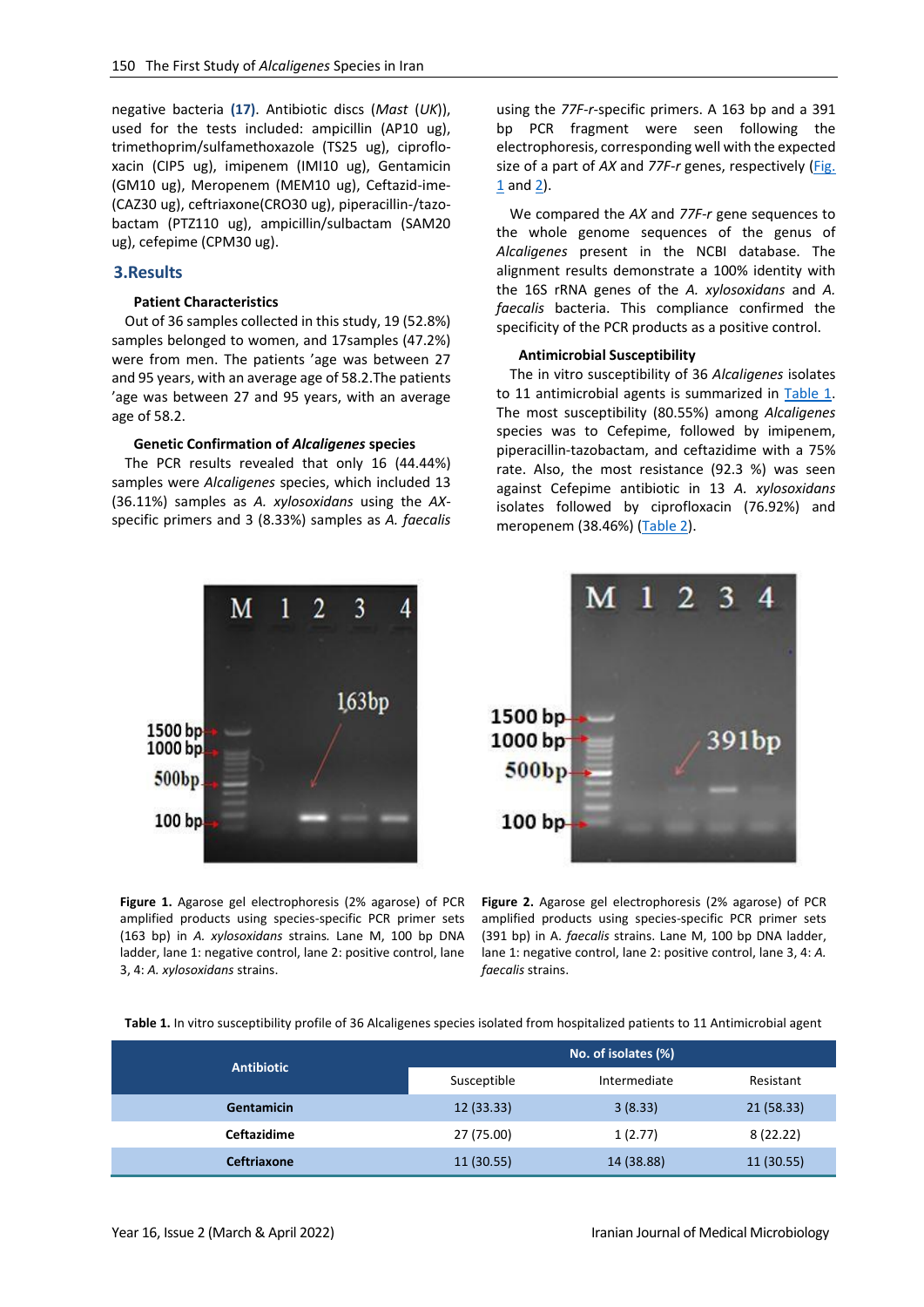|                               | No. of isolates (%) |              |            |  |  |
|-------------------------------|---------------------|--------------|------------|--|--|
| <b>Antibiotic</b>             | Susceptible         | Intermediate | Resistant  |  |  |
| Piperacillin/Tazobactam       | 27 (75.00)          | 5(13.88)     | 4(11.11)   |  |  |
| <b>Ampicillin</b>             | 9(25.00)            | 6(16.66)     | 21 (58.33) |  |  |
| Trimethoprim/sulfamethoxazole | 21 (58.33)          | 3(8.33)      | 12 (33.33) |  |  |
| <b>Meropenem</b>              | 21 (58.33)          | 1(2.77)      | 14 (38.88) |  |  |
| Ampicillin/Sulbactam          | 17 (47.22)          | 3(8.33)      | 16 (44.44) |  |  |
| Imipenem                      | 27 (75.00)          | 7(19.44)     | 2(5.55)    |  |  |
| Ciprofloxacin                 | 8(22.22)            | 2(5.55)      | 26 (72.22) |  |  |
| <b>Cefepime</b>               | 29 (80.55)          | 1(2.77)      | 6(16.66)   |  |  |

<span id="page-3-0"></span>**Table 2.** In vitro susceptibility profile of 13 A. xylosoxidans and 3 A. faecalis strains isolated from hospitalized patients to 11 Antimicrobial agent

|                               | No. of isolates (%) |             |                                    |              |                    |              |  |  |
|-------------------------------|---------------------|-------------|------------------------------------|--------------|--------------------|--------------|--|--|
| <b>Antibiotics</b>            | Susceptible         |             | <b>Intermediate Susceptibility</b> |              | Resistant          |              |  |  |
|                               | Α.<br>xylosoxidans  | A. faecalis | Α.<br>xylosoxidans                 | A. faecalis  | Α.<br>xylosoxidans | A. faecalis  |  |  |
| Gentamicin                    | 4 (30.76)           | 1(33.33)    | 8(61.53)                           | 0            | 1(7.70)            | 2(66.66)     |  |  |
| <b>Ceftazidime</b>            | 11 (84.61)          | 3(100)      | 0                                  | $\mathbf{0}$ | 2(15.38)           | $\mathbf 0$  |  |  |
| Ceftriaxone                   | 5(38.46)            | 1(33.33)    | 5(38.46)                           | $\mathbf 0$  | 3(23.07)           | 2(66.66)     |  |  |
| Piperacillin/Tazobactam       | 10 (76.92)          | 3(100)      | 2(15.38)                           | $\mathbf 0$  | 1(7.70)            | $\mathbf{0}$ |  |  |
| <b>Ampicillin</b>             | 7(53.84)            | 0           | 3(23.07)                           | 2(66.66)     | 3(23.07)           | 1(33.33)     |  |  |
| Trimethoprim/sulfamethoxazole | 11 (84.61)          | 2(66.66)    | 1(7.70)                            | $\mathbf{0}$ | 1(7.70)            | 1(33.33)     |  |  |
| Meropenem                     | 8(61.53)            | 3(100)      | 0                                  | $\mathbf 0$  | 5(38.46)           | 0            |  |  |
| Ampicillin/Sulbactam          | 9(69.23)            | 2(66.66)    | 1(7.70)                            | $\mathbf 0$  | 3(23.07)           | 1(33.33)     |  |  |
| Imipenem                      | 11 (84.61)          | 3(100)      | 0                                  | $\mathbf 0$  | 2(15.38)           | 0            |  |  |
| Ciprofloxacin                 | 2(15.38)            | 1(33.33)    | 1(7.70)                            | 1(33.33)     | 10 (76.92)         | 1(33.33)     |  |  |
| Cefepime                      | 12 (92.30)          | 3(100)      | 0                                  | 0            | 1(7.70)            | 0            |  |  |

In three samples that were identified as *A. faecalis*  isolates, the complete susceptibility (100%) to ceftazidime, piperacillin/tazobactam, imipenem, and cefepime were observed, and 66.66% of isolates were resistant to Gentamicin and Ceftriaxone.

## **4.Discussion**

Nosocomial infections or healthcare-associated infections are important issues in patients under medical care (30). *A. xylosoxidans* and *A. faecalis*  bacteria are the most common *Alcaligenes* species in the prevalence and spread of nosocomial infections **(6, 18)**. Most infections are transmitted from contaminated hospital equipment to immunocompromised hosts **(5)**. Sometimes, it is inevitable misidentification of Gram-negative non-fermenters cultured from clinical isolates due to the diversity of colony morphology and biochemical reactivity **(19)**. In the case of *Alcaligenes* spp. regarding the similar morphology of colonies and some unique results of phenotypic and biochemical tests such as being gramnegative and rod-shaped, aerobic and oxidase and catalase-positive and motility in case of phenotypic identification, clinical strains of *Alcaligenes*sometimes misidentified by *P. aeruginosa* **(9)**.

Regarding this fact that for bacteria whose phenotypic diagnosis may be misdiagnosed with similar cases, it is better to use more accurate methods such as molecular methods. In the present study, 20 of 36 samples (56%) which were initially considered as *Alcaligenes* using standard phenotypic identification in the microbiology laboratory, were not confirmed genotypically as *A. xylosoxidans*. This is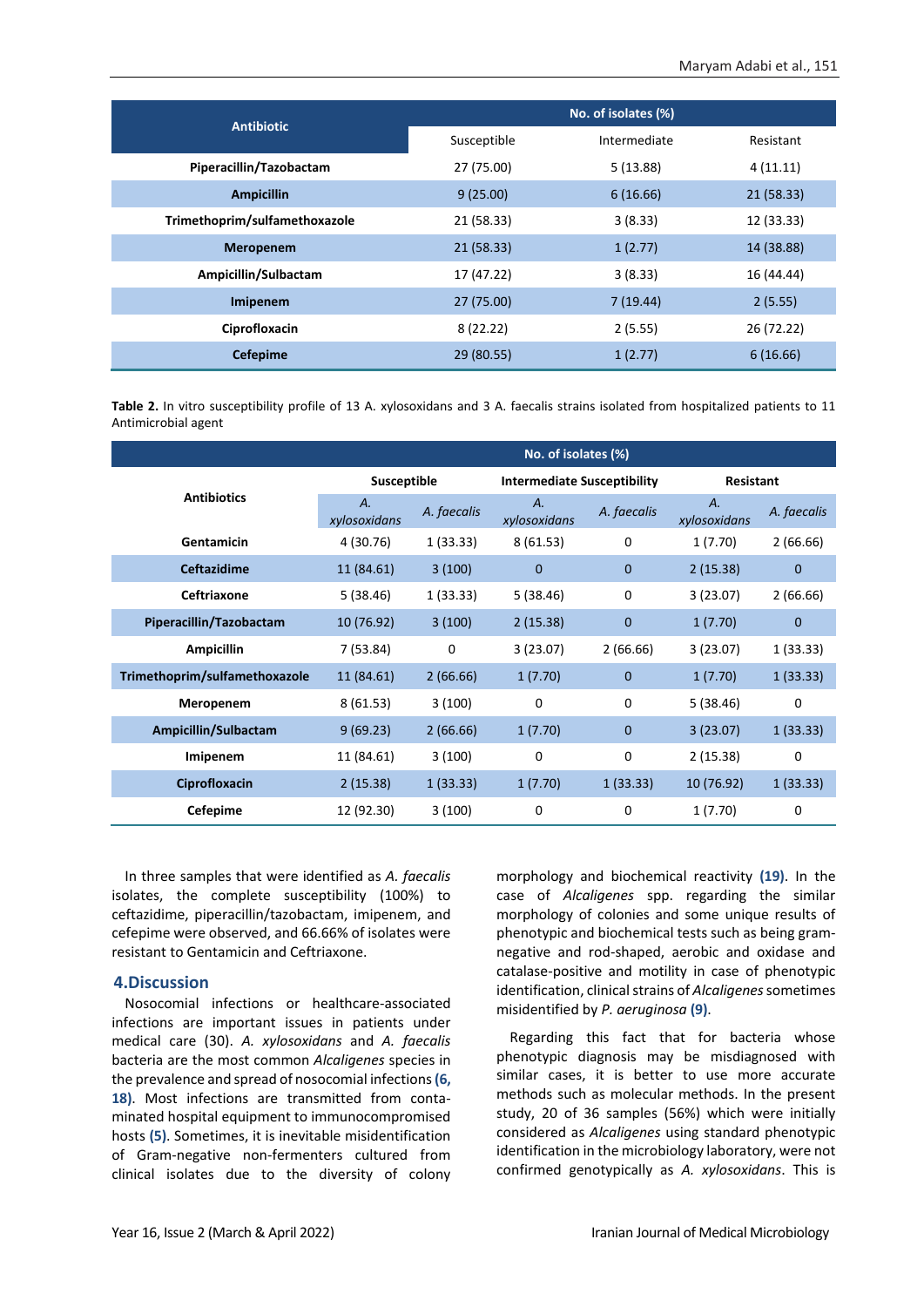incomparable with the findings of Saiman *et al.* **(4)** who was reported 12 (11%) misidentification of *A. xylosoxidans* strains, these were found to be *P. aeruginosa* (n=10), *Stenotrophomonas maltophilia* (n=1), and *Burkholderia cepacia* (n=1) .As described in this study it could be assumable that in our study some of the phenotypically confirmed isolates of *Alcaligenes*in may belong to other similar bacteria such as the *Pseudomonas* family. Also we assumed that in some unequipped microbiological laboratories, due to lack of enough material, instruments, or time, or having not enough specific mediums or DNA techniques, it could be possible that the prevalence of true infections would be ignored. **(9)**. Maybe this is one of the reasons for the low rate of published data about clinical strains of *Alcaligenes* reports, especially in Iran. For example in one study in Nigeria, out of 100 urine samples isolated by only culture and phenotypic diagnosis, just 7 (19.4%) species of *A. xylosoxidans* species were identified **(19)**. In another study, in order to identify Non-fermentative Gram-negative bacilli by using the differentiation test included: growth on Mac Conkey, TSI growth characteristics, oxidative fermentation of glucose and lactose, oxidize and motility tests, DNase, Nitrate reduction, Bile-esculin, and Indole reactions, of 6952 clinical specimens that were studied, 19 (39.5%) *A. faecalis* were isolated **(20)**. Also, Kumhar *et al.* **(21)** isolated 4.9% *A. faecalis* from blood samples of hospitalized patients. In another study, Aisenberg *et al.* (12) reported low prevalence  $($  <math>2\%) of *A. faecalis.* The result of these studies prevalence also confirms that the prevalence of this bacterium is not the same in different hospitals and geographical areas and identifying the genus and species of these bacteria is important in controlling their antibiotic resistance of them. However, based on our searches, there was no phenotypic and genetic study about clinical strains of *Alcaligenes* in Iran.

For accurate detection of pathogenic bacteria, molecular methods, such as the 16S rRNA gene sequencing, DNA fingerprinting techniques, and an arbitrary primed PCR typing method provide new possibilities for detecting bacterial isolates **(11, 22, 23)**. Here as the first, we report the identification of gram-negative species related to *Alcaligenes* using the PCR method with gene- specific primers in Iran. Based on PCR results, the prevalence of *A. xylosoxidans* in our clinical samples was 36.11%. In one study, Liu *et al.* **(14)** developed a PCR assay based on a 16S rRNA sequence in their analysis, which of 149 isolates, 47 (31.54%) *A. xylosoxidans* recovered from cystic fibrosis (CF) patients which were near our results.

According to the fact that *Alcaligenes spp.* which cause bacteremia and other nosocomial infections, carries both intrinsic and acquired mechanisms of resistance, the treatment of patients with bacteremia

usually encounter multidrug resistance **(24)**. But studies on the pattern of *Alcaligenes*' resistance to antibiotics are limited and further studies are needed. This study, different from previous studies that were limited to phenotypic diagnosis, in addition to accurate diagnosis of *Alcaligenes* species using PCR, was tried to determine the antibiotic resistance of each species separately. Our results also showed that the highest susceptibility (92.30%) in *A. xylosoxidans* was to Cefepime, followed by Ceftazidime, Trimethoprim /sulfamethoxazole, and Imipenem with 84.61% frequency. The isolates of *A. faecalis* were completely (100%) susceptible to Ceftazidime, Piperacillin/Tazobactam, Imipenem and Cefepime. According to Saiman *et al.* (2001), the highest sensitivity of *Alcaligenes* was to imipenem, meropenem, and piperacillin-tazobactam, with 59%, 51%, and 55% frequency, respectively. The pattern of antibiotic susceptibility was similar to the present study, although the susceptibility rate was lower than that of in present study **(4)**. In another study, Aisenberg *et al.* (2004) reported that *A. xylosoxidans* isolates showed the highest sensitivity (94%) to Trimethoprim/ sulfamethoxazole antibiotic. The isolates of *A. xylosoxidans* were resistant to Cefoxitin (98%) and Amikacin (90 %) **(12)**.

It should be noted that some of our limitations are including investigating the infectious predisposing factors, quantitative antibiotic susceptibility tests, determination of changes in antibiotic resistance pattern in the coming years, consequences of infection caused by this bacteria, and comparison of its clinical significance with other pathogens of nosocomial infection, which seems to be necessary to be investigated in future studies.

Regarding the high rate of *Alcaligenes* infections in nosocomial infections around the world, **(24)** and also this fact that the most appropriate treatment for nosocomial infections is choosing one/some antibiotics with high efficacy and effectiveness, it should be considered that in lake of accurate diagnosis of pathogenic bacteria and their antibiotic resistance, frequent and continuous use of antibiotics due to overdose, improper treatment and misdiagnosis, will increase the proliferation, and prevalence of resistant bacterial strains **(25-27)**.

# **5. Conclusion**

*Alcaligenes* species are a known cause of nosocomial infections with increasing prevalence in the world in recent years; but unfortunately, according to our knowledge, there wasn't any published data about their phenotypic and molecular identification in Iran. Detecting the pattern of antibiotic resistance, for an appropriate way to limit the spread of these bacteria, needs the accurate detection of bacteria at the first steps. Regarding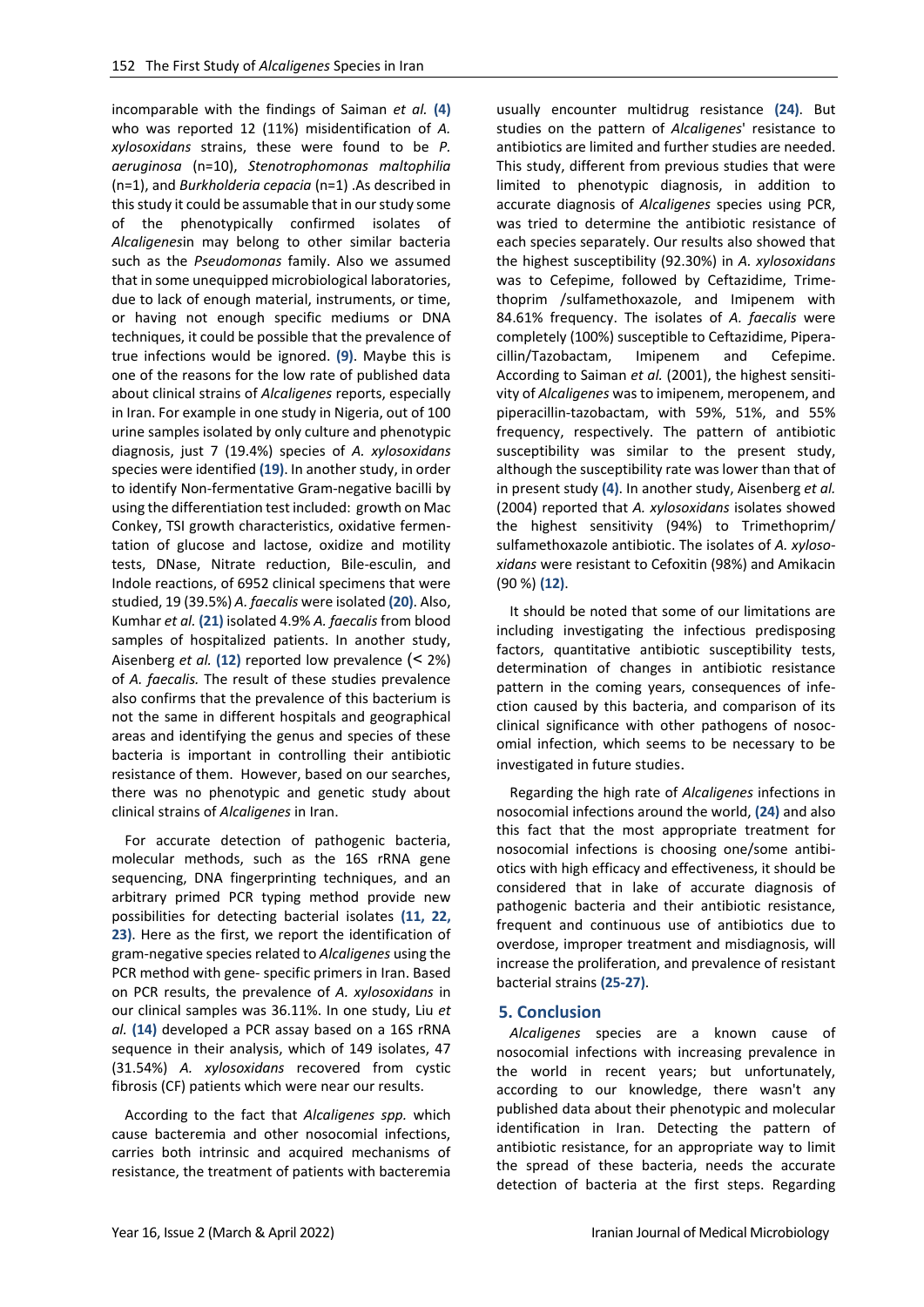these facts, it seems that accurate detection of these infections and determination of antibiotic resistance of them, should be considered more than previous, especially in terms of controlling nosocomial infections in Iran.

# **Acknowledgment**

The authors would like to thank the Vice-chancellor for research and technology, Hamadan University of Medical Sciences for financial support of this research. (Project NO.9609146093).

# **Ethics approval**

This research has been registered at the appropriate board of the Hamadan University of Medical Sciences (ethical code: IR.UMSHA.REC.1396.443)

# **Referance**

- 1. Austin B. The family Alcaligenaceae. Rosenberg, Eugene; DeLong, Edward F; Lory, Stephen; Stackebrandt, Erko. 2014:729-57. [\[DOI:10.1007/978-3-642-30197-1\\_397\]](https://doi.org/10.1007/978-3-642-30197-1_397) [\[PMID\]](https://www.ncbi.nlm.nih.gov/pubmed/24779601)
- 2. Jorgensen J, Pfaller M, Carroll K. American Society for Microbiology. Manual of clinical microbiology 11th ed Washington, DC: ASM. 2015. [\[DOI:10.1128/9781555817381\]](https://doi.org/10.1128/9781555817381)
- 3. Kish MA, Buggy BP, Forbes BA. Bacteremia caused by Achromobacter species in an immunocompromised host. J Clin Microbiol. 1984;19(6):947-8. [\[DOI:10.1128/jcm.19.6.947-](https://doi.org/10.1128/jcm.19.6.947-948.1984) [948.1984\]](https://doi.org/10.1128/jcm.19.6.947-948.1984) [\[PMID\]](https://www.ncbi.nlm.nih.gov/pubmed/6332118) [\[PMCID\]](http://www.ncbi.nlm.nih.gov/pmc/articles/PMC271225)
- 4. Saiman L, Chen Y, Tabibi S, San Gabriel P, Zhou J, Liu Z, et al. Identification and antimicrobial susceptibility ofAlcaligenes xylosoxidans isolated from patients with cystic fibrosis. J Clin Microbiol. 2001;39(11):3942-5. [\[DOI:10.1128/JCM.39.11.3942-3945.2001\]](https://doi.org/10.1128/JCM.39.11.3942-3945.2001) [\[PMID\]](https://www.ncbi.nlm.nih.gov/pubmed/11682511) [\[PMCID\]](http://www.ncbi.nlm.nih.gov/pmc/articles/PMC88468)
- 5. Tena D, Fernandez C, Lago MR. Alcaligenes faecalis: an unusual cause of skin and soft tissue infection. Jpn J Infect Dis. 2015;68(2):128-30. [\[DOI:10.7883/yoken.JJID.2014.164\]](https://doi.org/10.7883/yoken.JJID.2014.164) [\[PMID\]](https://www.ncbi.nlm.nih.gov/pubmed/25420652)
- 6. Pal SS, Panigrahi PK, Roy R, Nandi K, Das S. Endophthalmitis caused by Alcaligenes faecalis: a case series. Ocul Immunol Inflamm. 2013;21(6): 446-8. [\[DOI:10.3109/09273948.2013.817592\]](https://doi.org/10.3109/09273948.2013.817592) [\[PMID\]](https://www.ncbi.nlm.nih.gov/pubmed/23895234)
- 7. Haque M, Sartelli M, McKimm J, Bakar MA. Health care-associated infections-an overview. Infect Drug Resist. 2018;11:2321. [\[DOI:10.2147/IDR.S177247\]](https://doi.org/10.2147/IDR.S177247) [\[PMID\]](https://www.ncbi.nlm.nih.gov/pubmed/30532565) [\[PMCID\]](http://www.ncbi.nlm.nih.gov/pmc/articles/PMC6245375)
- 8. Teng SO, Ou TY, Hsieh YC, Lee WC, Lin YC, Lee WS. Complicated intra-abdominal infection caused by extended drug-resistant Achromobacter

# **Conflicts of Interest**

The authors declare no conflict of interest regarding this paper.

# **Author Contribution**

M.A and S.H.H designed the project and did the troubleshooting. S.B did the lab experiment of the research. M.A wrote the final article.

# **Funding**

This research was funded by a grant from deputy of research and technology of Hamadan University of Medical Sciences, Hamadan, Iran. (Grant no. 9609146093).

xylosoxidans. J Microbiol Immunol Infect. 2009;42 (2):176-80.

- 9. De Baets F, Schelstraete P, Van Daele S, Haerynck F, Vaneechoutte M. Achromobacter xylosoxidans in cystic fibrosis: prevalence and clinical relevance. J Cyst Fibros. 2007;6(1):75-8. [\[DOI:10.1016/j.jcf.2006.05.011\]](https://doi.org/10.1016/j.jcf.2006.05.011) [\[PMID\]](https://www.ncbi.nlm.nih.gov/pubmed/16793350)
- 10. Kim MJ, Bancroft E, Lehnkering E, Donlan RM, Mascola L. Alcaligenes xylosoxidans bloodstream infections in outpatient oncology office. Emerg Infect Dis. 2008;14(7):1046. [\[DOI:10.3201/eid1407.070894\]](https://doi.org/10.3201/eid1407.070894) [\[PMCID\]](http://www.ncbi.nlm.nih.gov/pmc/articles/PMC2600348)
- 11. Krzewinski JW, Nguyen CD, Foster JM, Burns JL. Use of Random Amplified Polymorphic DNA PCR To Examine Epidemiology of Stenotrophomonas maltophilia andAchromobacter (Alcaligenes) xylosoxidans from Patients with Cystic Fibrosis. J Clin Microbiol. 2001;39(10):3597-602. [\[DOI:10.1128/JCM.39.10.3597-3602.2001\]](https://doi.org/10.1128/JCM.39.10.3597-3602.2001) [\[PMID\]](https://www.ncbi.nlm.nih.gov/pubmed/11574579) [\[PMCID\]](http://www.ncbi.nlm.nih.gov/pmc/articles/PMC88395)
- 12. Aisenberg G, Rolston KV, Safdar A. Bacteremia caused by Achromobacter and Alcaligenes species in 46 patients with cancer (1989-2003). Cancer. 2004;101(9):2134-40. [\[DOI:10.1002/cncr.20604\]](https://doi.org/10.1002/cncr.20604) [\[PMID\]](https://www.ncbi.nlm.nih.gov/pubmed/15389476)
- 13. Raso T, Bianco O, Grosso B, Zucca M, Savoia D. Achromobacter xylosoxidans respiratory tract infections in cystic fibrosis patients. Apmis. 2008;116(9):837-41. [\[DOI:10.1111/j.1600-](https://doi.org/10.1111/j.1600-0463.2008.00995.x) [0463.2008.00995.x\]](https://doi.org/10.1111/j.1600-0463.2008.00995.x) [\[PMID\]](https://www.ncbi.nlm.nih.gov/pubmed/19024606)
- 14. Liu L, Coenye T, Burns JL, Whitby PW, Stull TL, LiPuma JJ. Ribosomal DNA-directed PCR for identification of Achromobacter (Alcaligenes) xylosoxidans recovered from sputum samples from cystic fibrosis patients. J Clin Microbiol. 2002;40(4):1210-3. [\[DOI:10.1128/JCM.40.4.1210-](https://doi.org/10.1128/JCM.40.4.1210-1213.2002) [1213.2002\]](https://doi.org/10.1128/JCM.40.4.1210-1213.2002) [\[PMID\]](https://www.ncbi.nlm.nih.gov/pubmed/11923333) [\[PMCID\]](http://www.ncbi.nlm.nih.gov/pmc/articles/PMC140369)